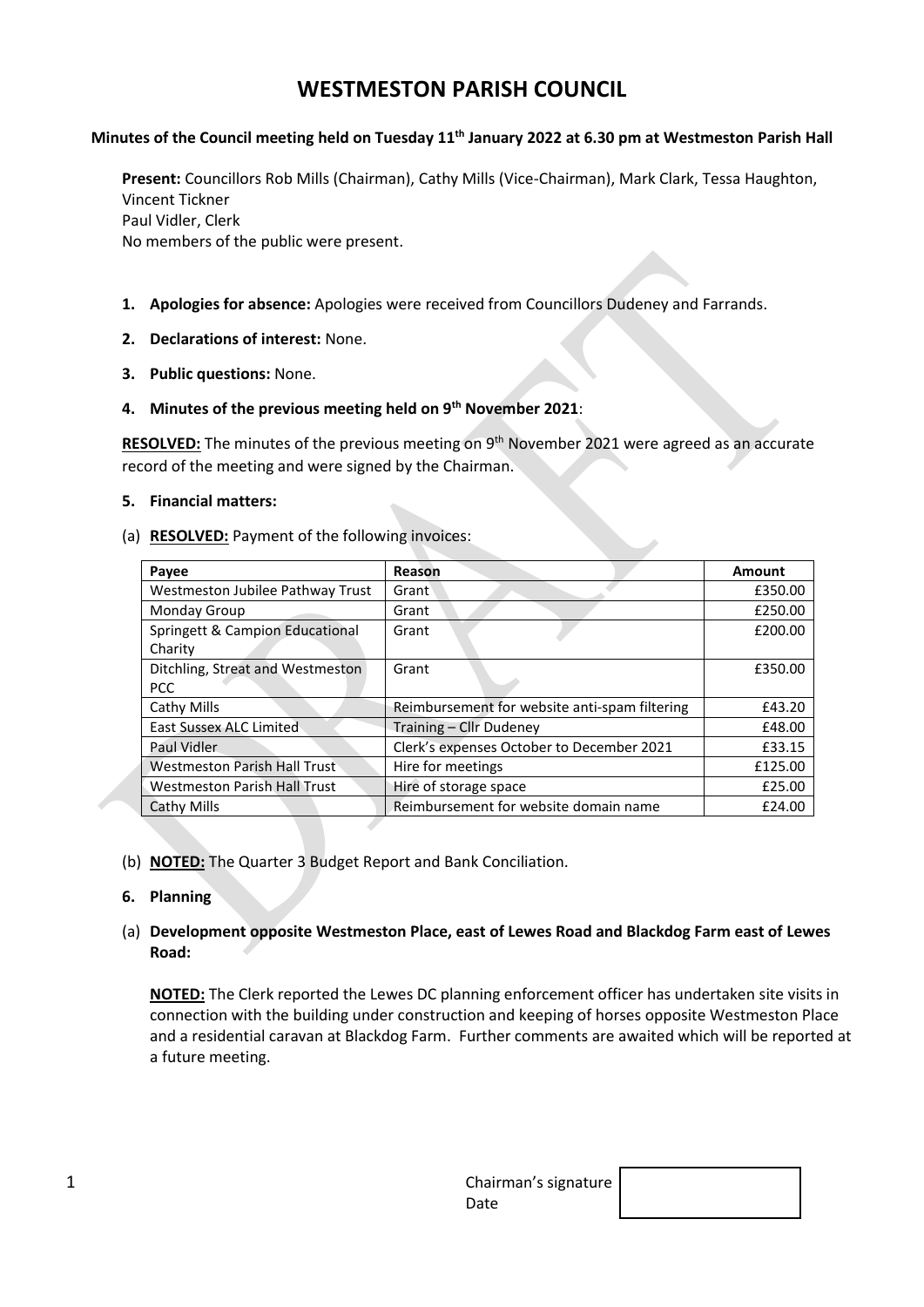### (b) **To agree a response to the following applications for planning permission:**

# **SDNP/21/05797/HOUS & SDNP/21/05798/LIS Spatham Farm Cottage, Spatham Lane**

Creation of below ground swimming pool with stone terrace.

# **RESOLVED:** Members agreed to comment as follows:

No comment regarding the principles or design of this application. But in the light of the site access being to and from a fast, and increasingly busy lane, the Council considers that this aspect of the Site and Traffic Management Plan be given particular attention.

For example, if space on the site permits a proper turning circle must be created and signed. In the absence of a proper turning circle, any reversing into and from the lane should only be permitted with the use of a banksman.

Likewise, appropriate attention should be given to the routing of all traffic accessing the site**.**

### **LW/21/0881 Kidds Acre, Kidds Acre Farm, Hundred Acre Lane** Single storey rear extension.

**RESOLVED:** Members agreed to comment as follows: Westmeston Parish Council has no comment on this application.

**LW/21/0821 The Gallops, Middleton Common Lane** Installation of solar PV array and battery system in garden.

**RESOLVED:** Members agreed to comment as follows: Westmeston Parish Council has no comment on this application.

# **SDNP/21/05945/HOUS Westmeston Farm, The Street**

Extend existing garage to create secure machinery store. Convert existing roof void to create dressing room and ensuite bathroom. New ground floor extension with accommodation in new roof void.

# **RESOLVED:** Members agreed to comment as follows:

Westmeston Parish Council has no comment on the proposed extension and alterations to the existing house. The Parish Council has no comment on the extension to the existing garage but would have concerns if the building was converted to residential use in the future.

# (c) **Inter Parish Working Group on Housing/Eton College Site/Lewes District Council Local Plan:**

**NOTED:** Members noted the letter from 11 parish councils in Lewes District, including Westmeston, to the Secretary of State for Levelling Up, Housing and Communities about housing development in the district and the decisions last month by Lewes DC Planning Committee to refuse planning permission for major housing developments at Rangers Farm, Ringmer and Nolands Farm, Plumpton.

# **7. Spatham Lane speed limit:**

The Chairman reported that arrangements were being put in place with East Sussex County Council and Ditchling Parish Council for the funding, legal approvals and implementation of the scheme following the agreement of £17,500 by ESCC in October 2021. It is proposed the works will be implemented by October 2022.

| $\sim$<br>∠ | Chairman's signature |  |
|-------------|----------------------|--|
|             | Date                 |  |